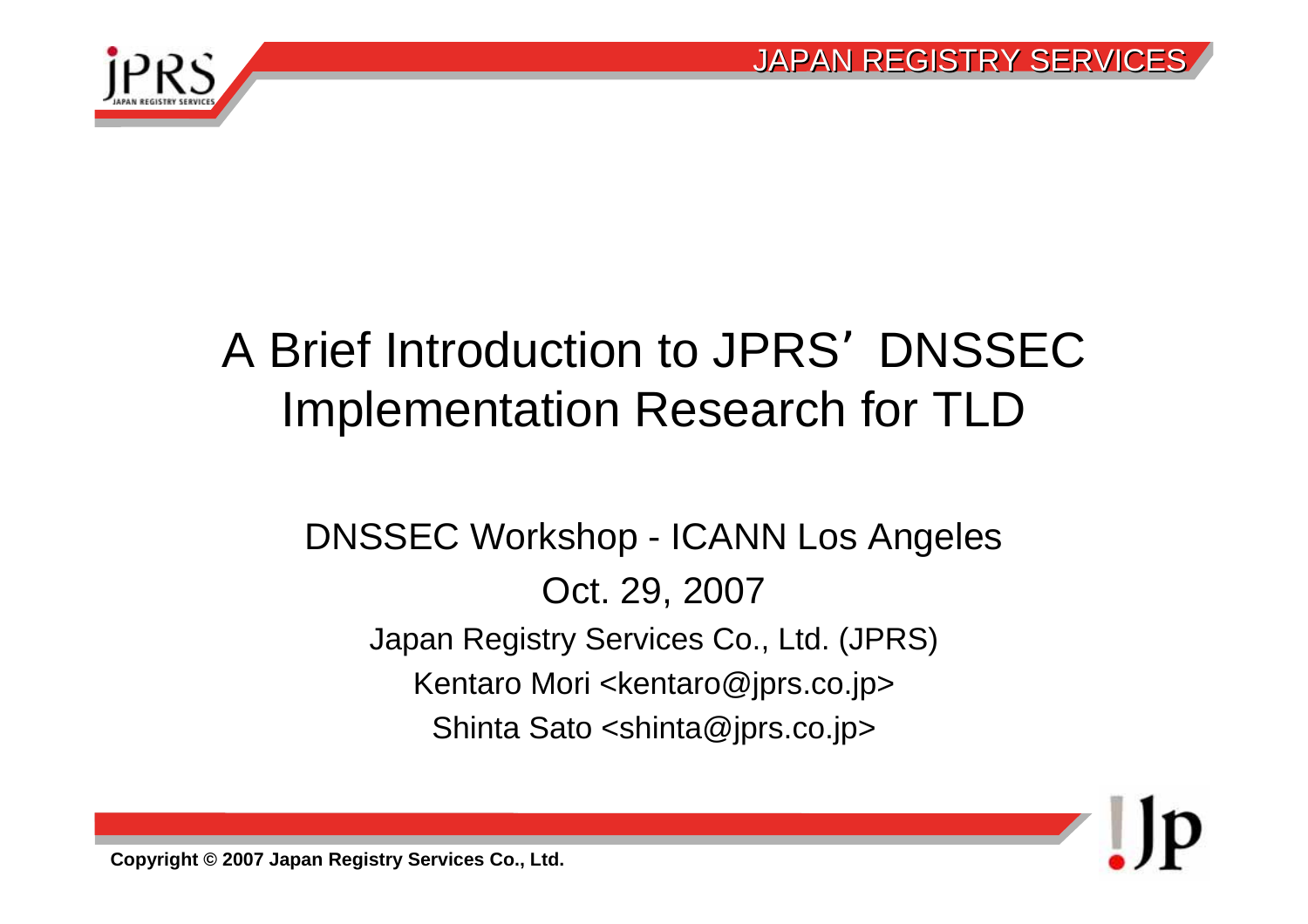



### **Contents**

- Background
- Requirements
- Design concepts
- Implementation
- Performance
- Field Test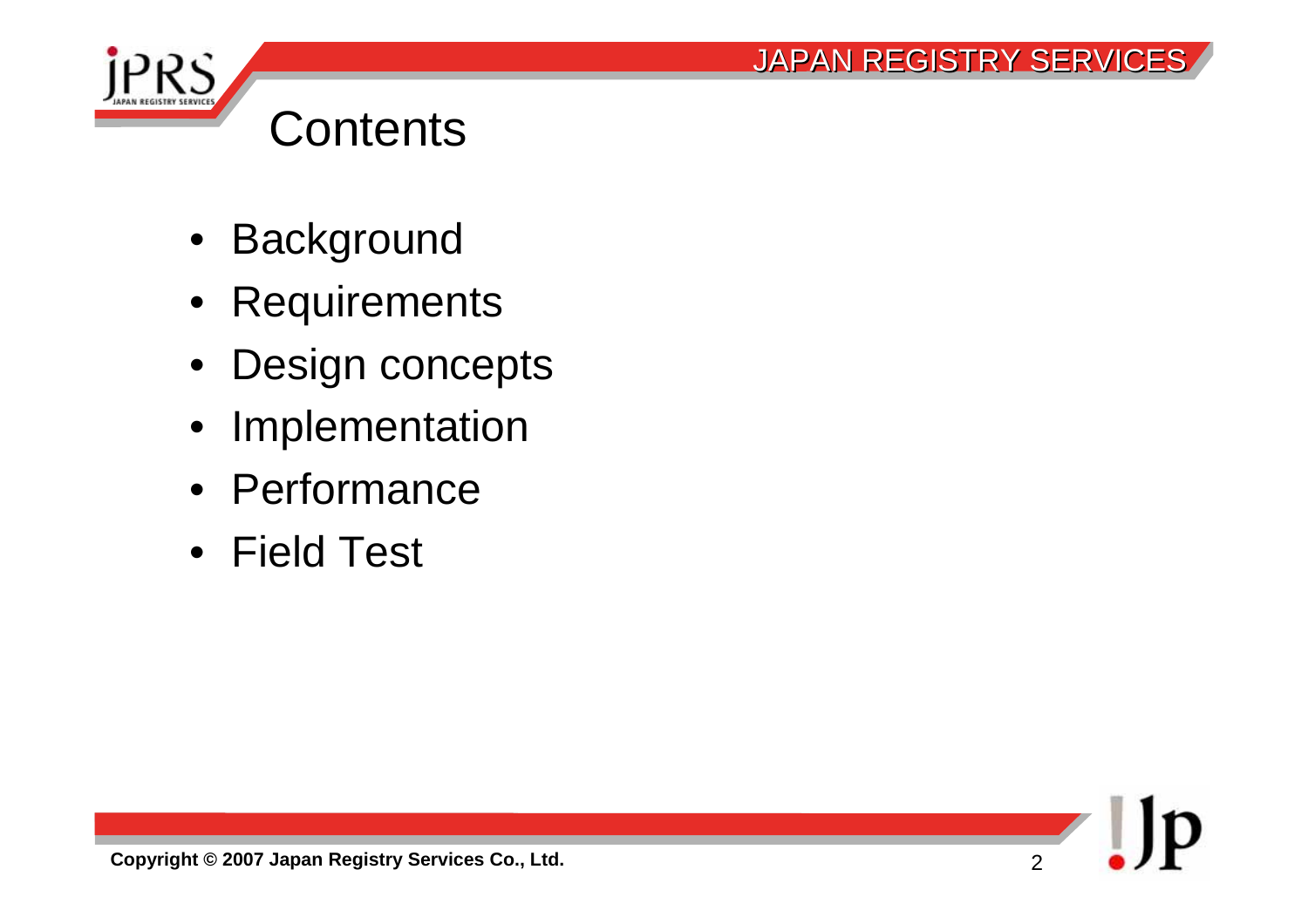

### **Background**

- Current status of .JP
	- A million of domain names
	- Frequent DNS updates (every 15 minutes)
	- Zone synchronization to 30 DNS servers (including IP anycast & stand-by servers)
- Issue regarding to implement DNSSEC
	- Zone data signing with existing tool (e.g. dnssecsignzone) takes longer time than our update interval
- JPRS decided to create a prototype implementation to solve this issue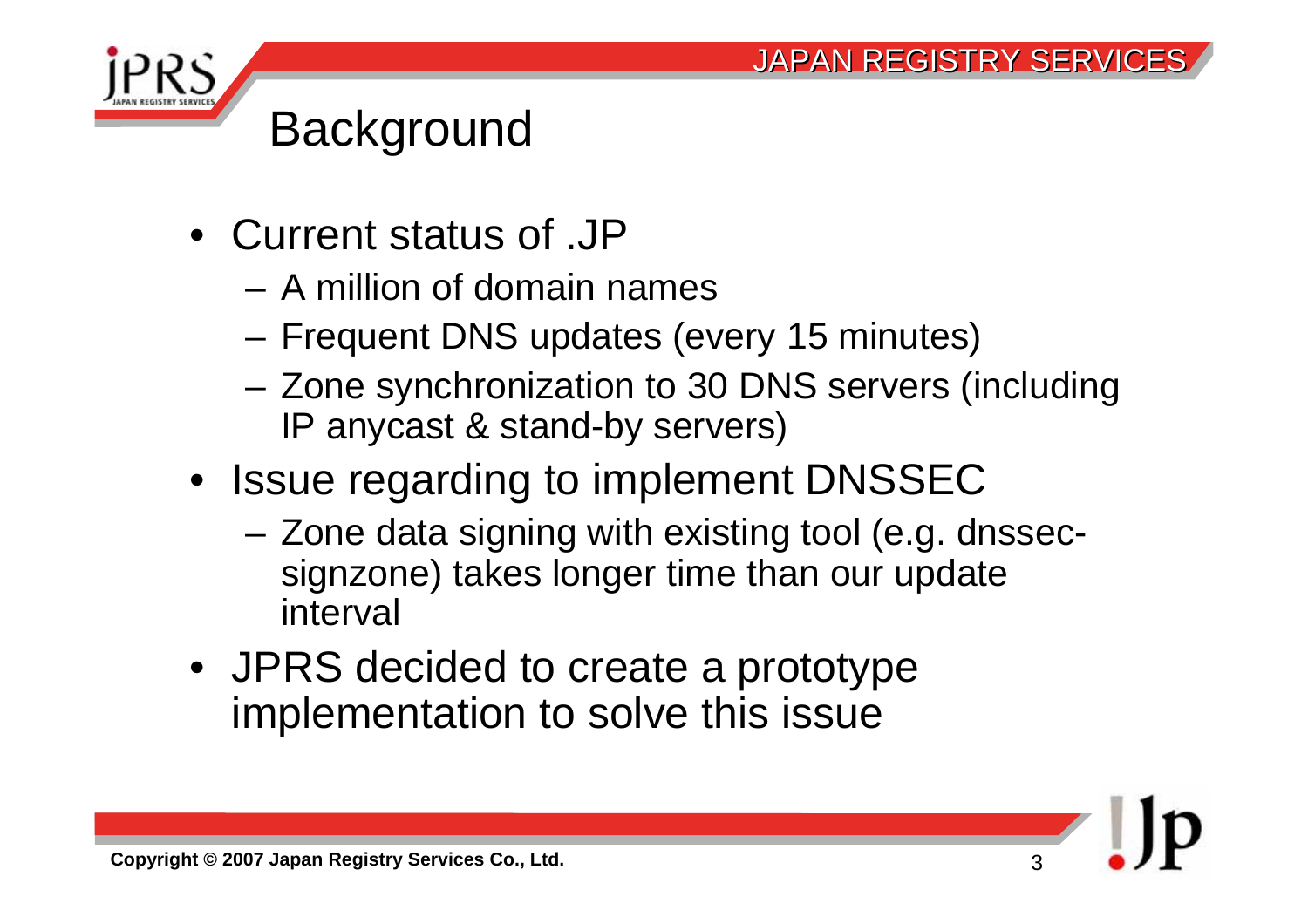

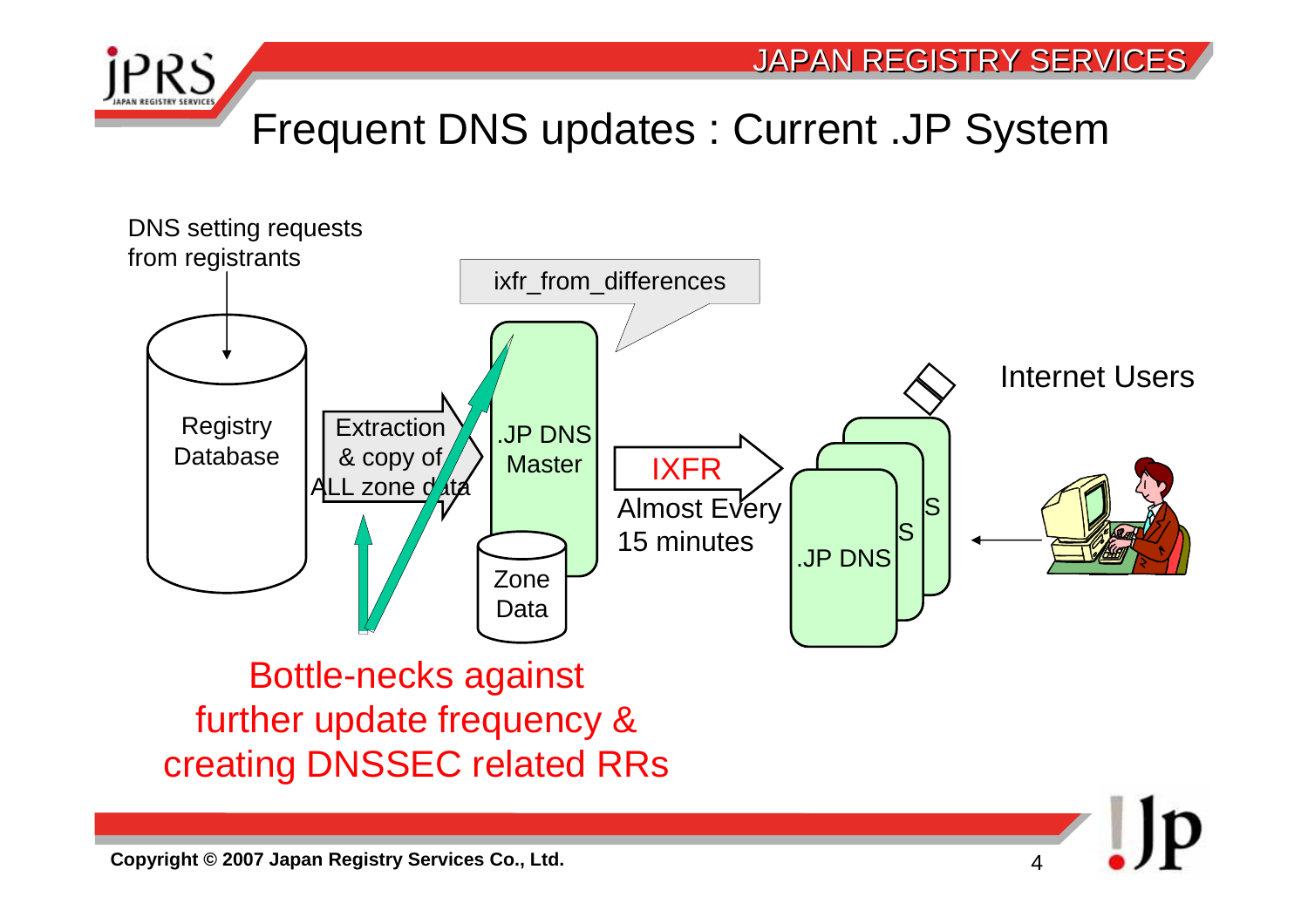

### Major Requirements Defined in R&D

- • Large zone administration
	- 10 million-domain class
- Rapid updates
	- –Data updates by every minute (on service operation)
	- –100 domains update is performed within 10 seconds
- Reliable zone data synchronization
	- –Checking sync. delay time
	- –Checking data integrity
- DNSSEC capability
	- –Compliance to RFC4033-RFC4035
	- –Compliance to both of NSEC & NSEC3
	- –Key management (generation/rollover)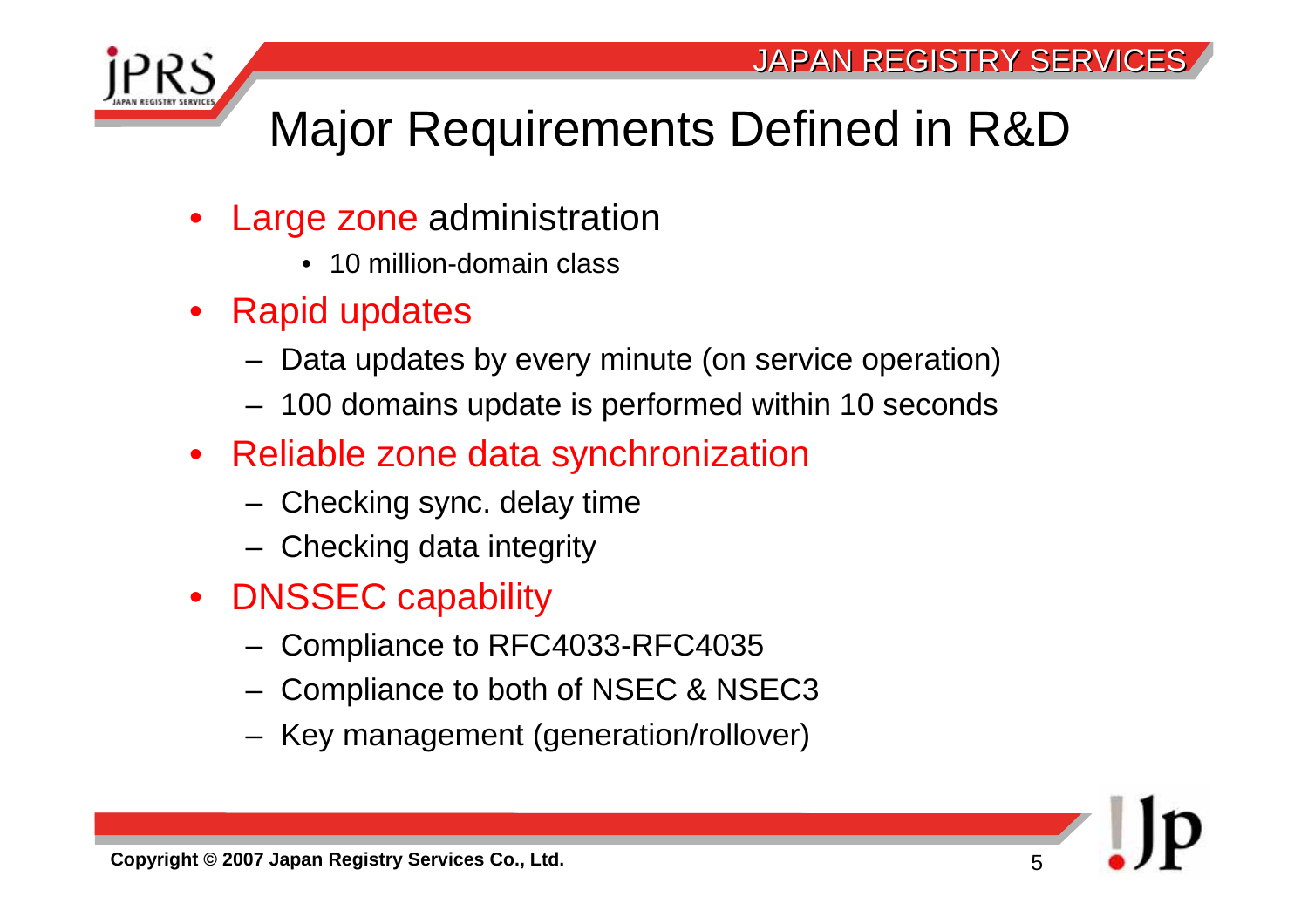6



Design Concepts of the Prototype Implementation

- Easy integration to current Registry system
	- –Least changes to Registry system
	- DNSSEC & related features are provided by the Prototype implementation
- RRset extraction from Registry database & DNSSEC signing in an incremental manner

For rapid updates of large zone

- Data integrity check of DNS servers without service interruption
	- –Under rapid update environment

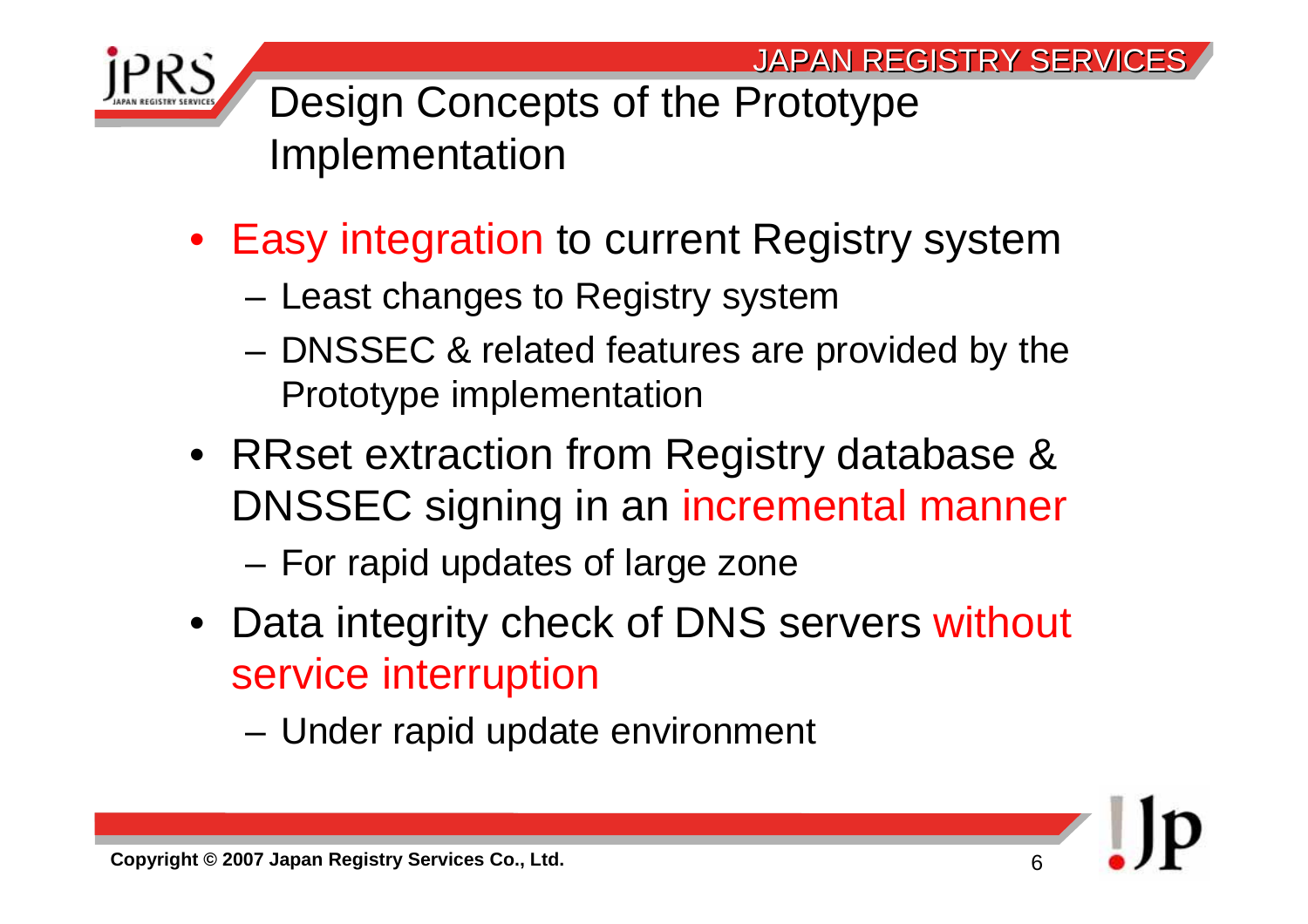

### System Components

- 1. Registry System (pseudo .JP/real .JP)
- 2. Zone Distribution System
- 3. Integrity Checking Tools
- 4. DNS servers (BIND 9, NSD 3)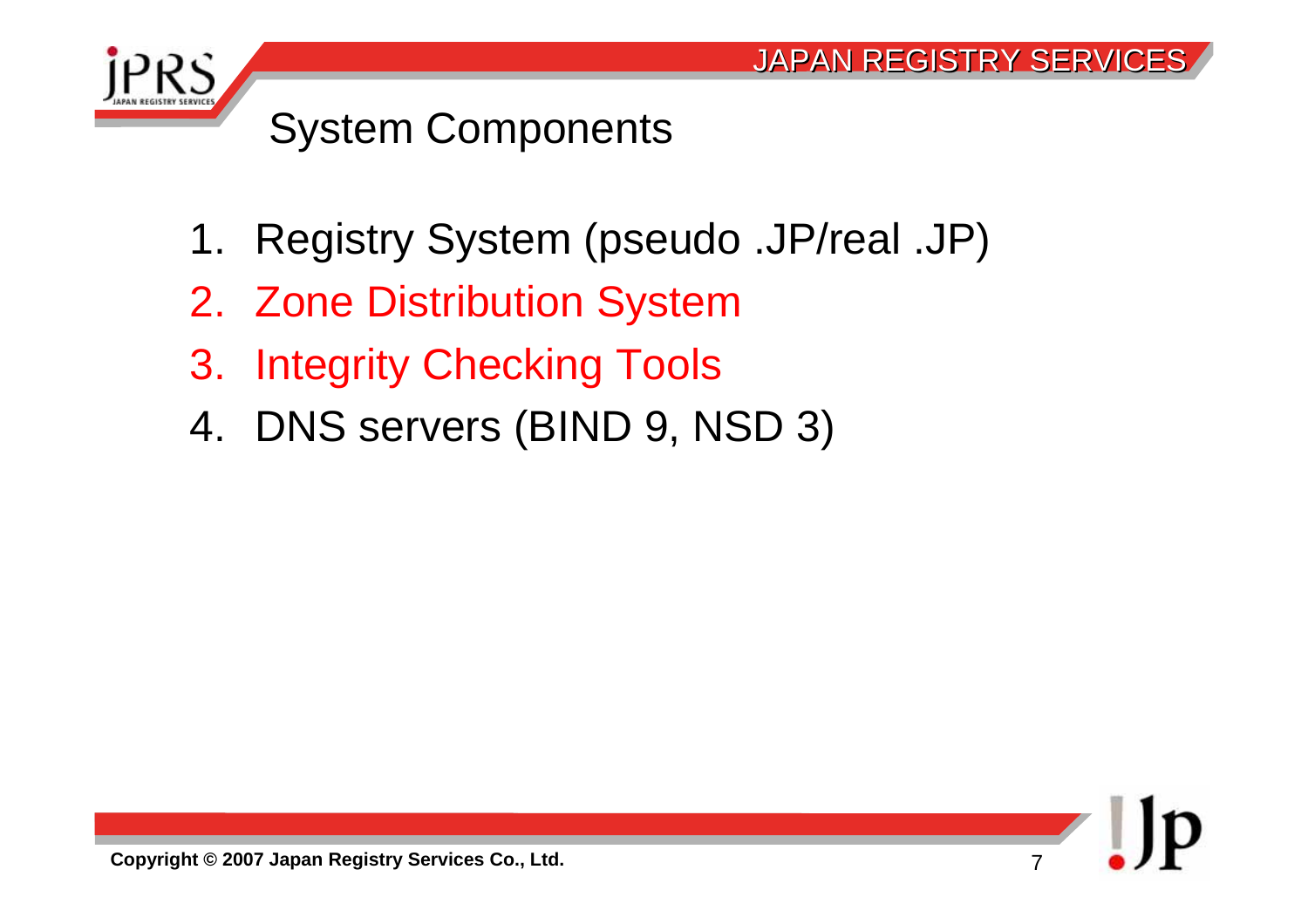

**Copyright © 2007 Japan Registry Services Co., Ltd.**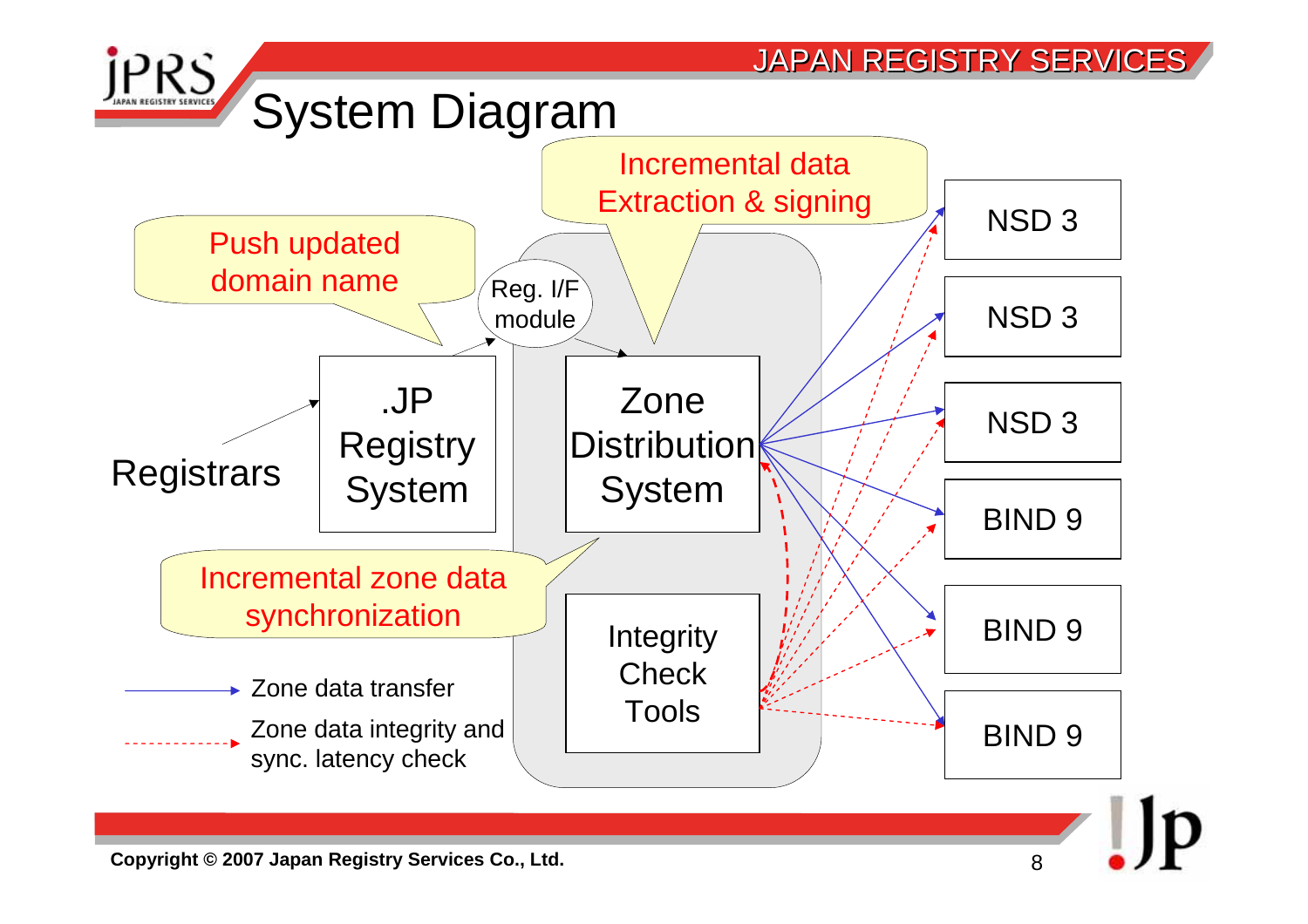

### Zone Distribution System

- • 'Intelligent box' between Registry system and DNS servers
	- Incremental data extraction from .JP Registry system
	- Zone data distribution to DNS servers
		- Using IXFR/AXFR for BIND, NSD, etc.
	- Zone data revision management
		- Possible to obtain any #serial of zone data
		- For integrity check without service interruption
	- DNSSEC features (next slide)
- Implementation details
	- Developed from scratch by Java
	- PostgreSQL/Oracle/HSQL as backend DB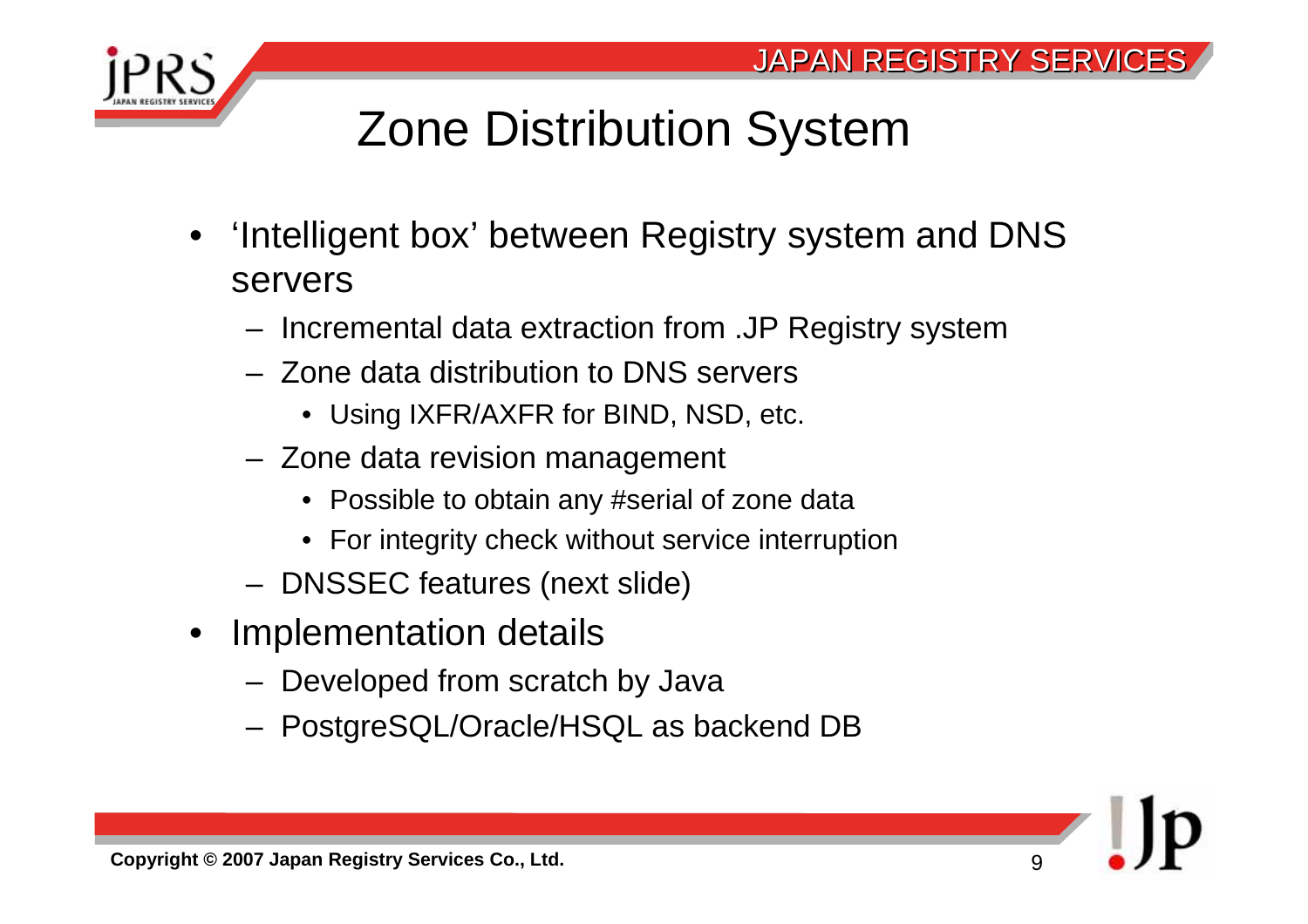

### DNSSEC Features of Zone Distribution System

- •Compliant to NSEC & NSEC3
- ZSK creation & RRset signing for all domains of Registry database on system initialization
- Incremental RRset signing according to the updates on Registry database
- Semi-automatic ZSK rollover & re-signing of RRsets
	- Semi-automatic means KSK private key needs to attach to the system manually for each time by security reason
	- When re-signing, old DNSKEYs / RRSIGs are deleted after appropriate time considering their TTLs

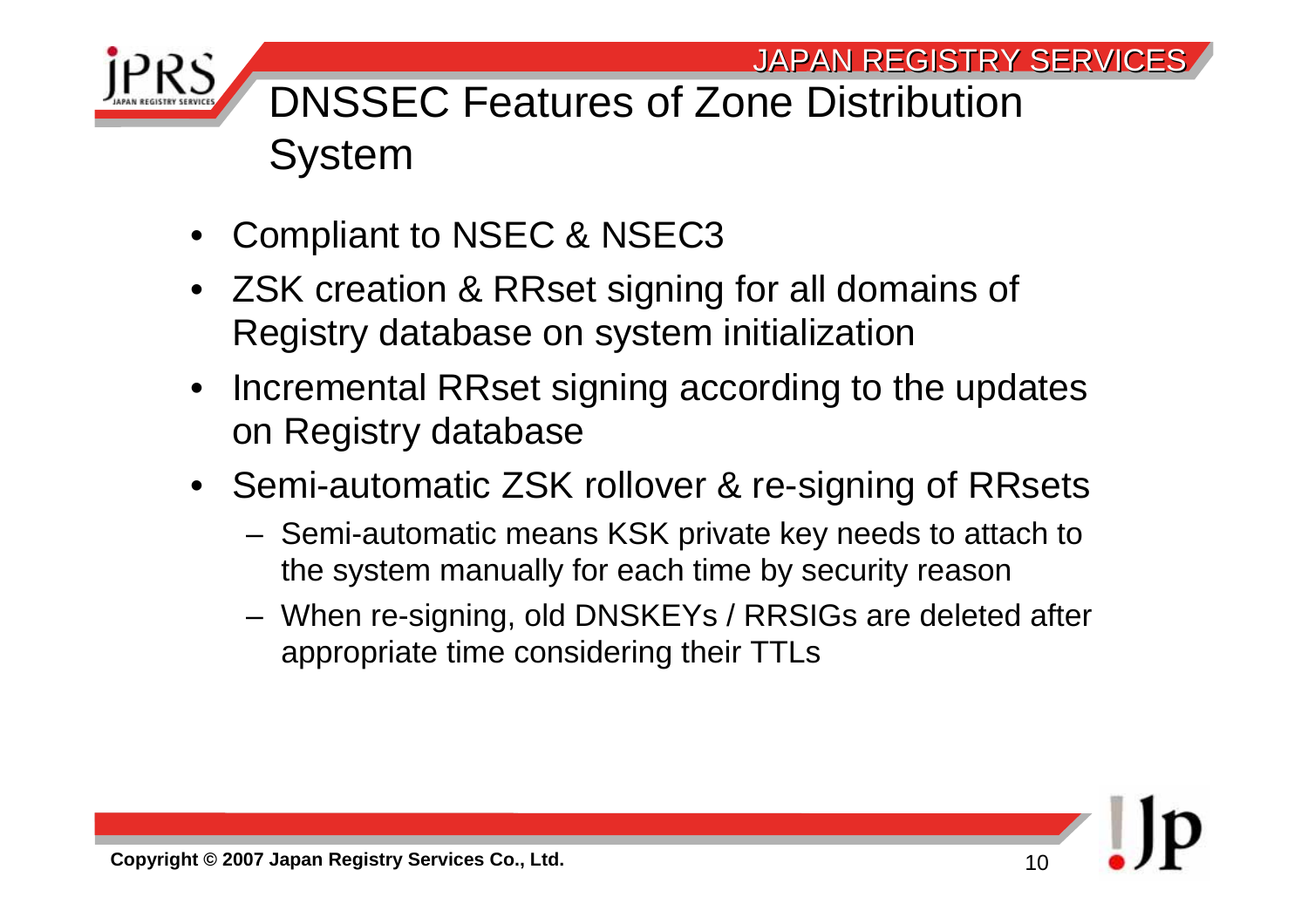

## Integrity Checking Tools

- • Zone synchronization latency check tool
	- Measures update latency of each DNS server from Zone Distribution System and checks if the latency is in allowable time frame
	- Designed for frequent & light-weight checking
- • Full data integrity check tool
	- Verifies zone data synchronization between Zone Distribution System and each DNS server
		- • Obtains complete zone data from each DNS server and compares with corresponding zone data in Zone Distribution System
	- Designed for periodic (ex. daily/weekly) & comprehensive checking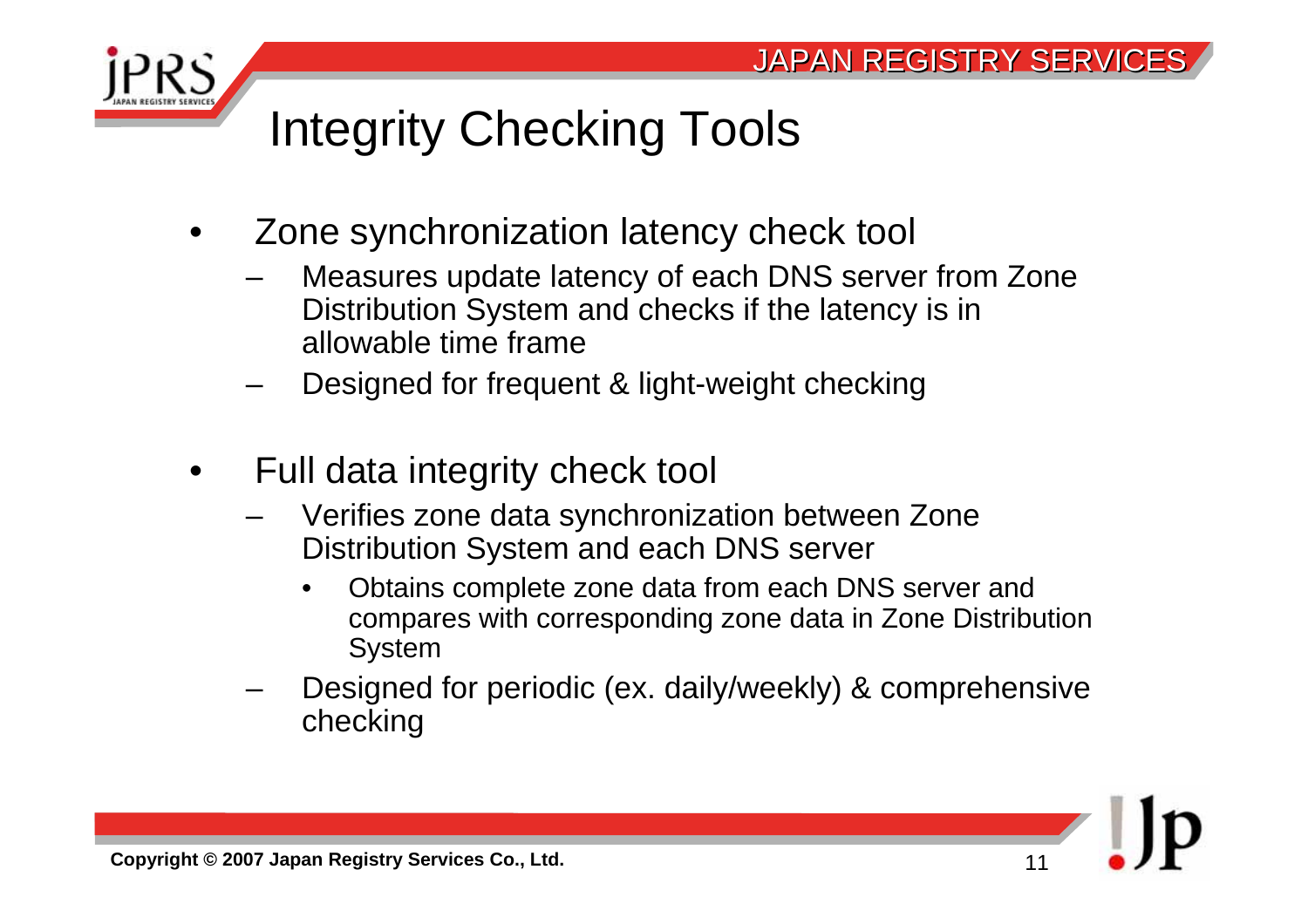

### Update Performance: Comparing with Current System

In case of adding 100 domain to zone of 1 million domains, with DNSSEC signing

.JP registry System (current+DNSSEC)



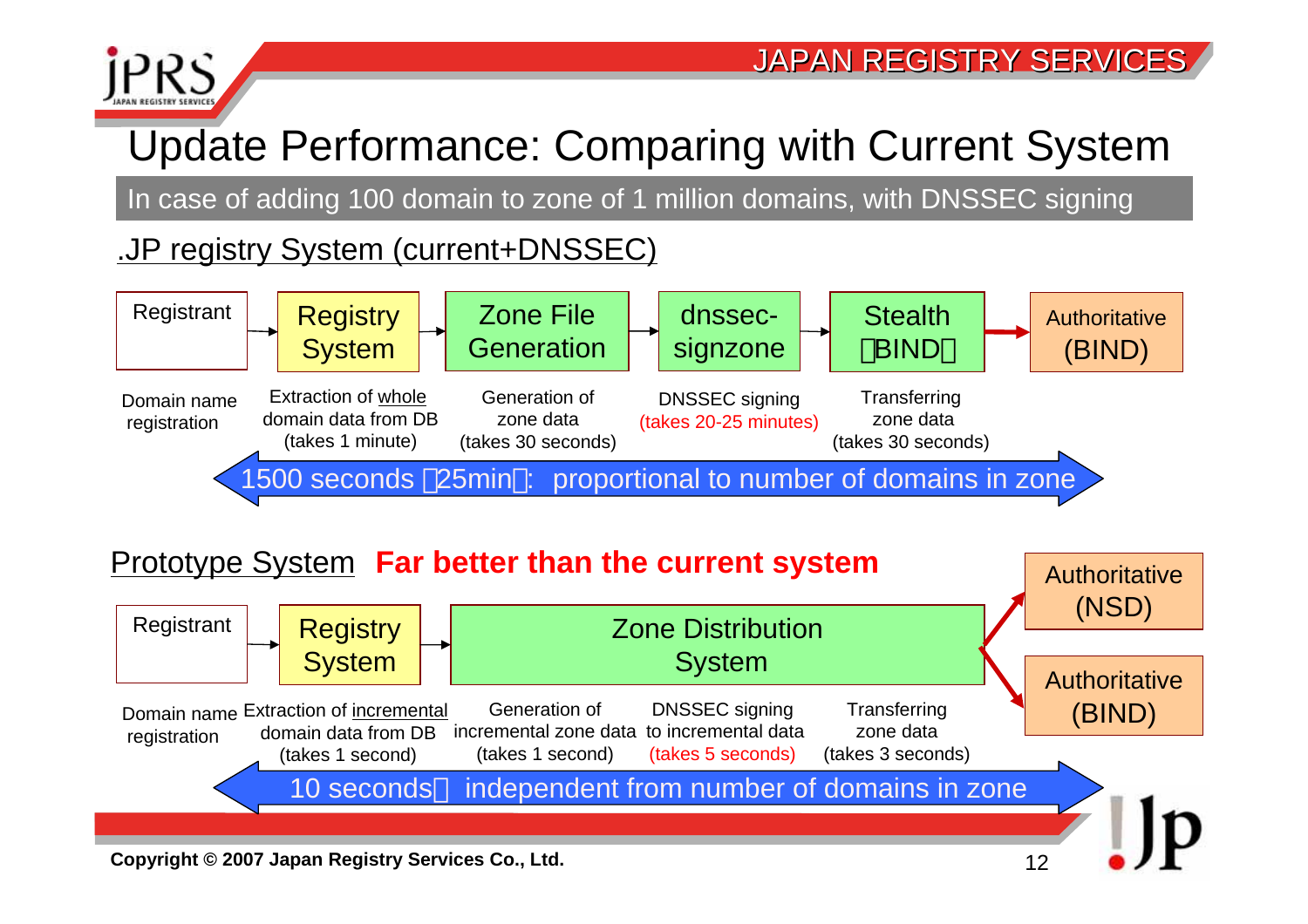

## Field Test of Prototype System

- Check following performances
	- Data update latency from .JP Registry database change
	- Data integrity of DNS servers after long term running
	- Without DNSSEC signing
		- Due to implementation problem at that time..
- Connected Zone Distribution System to real .JP Registry system for 1 month
	- Configured to pull out updated data every minute from .JP Registry database
- DNS servers were for internal test only
	- Placed in Tokyo & New York
	- Simulate queries from A.DNS.JP query log so that they had the same load as real .JP DNS servers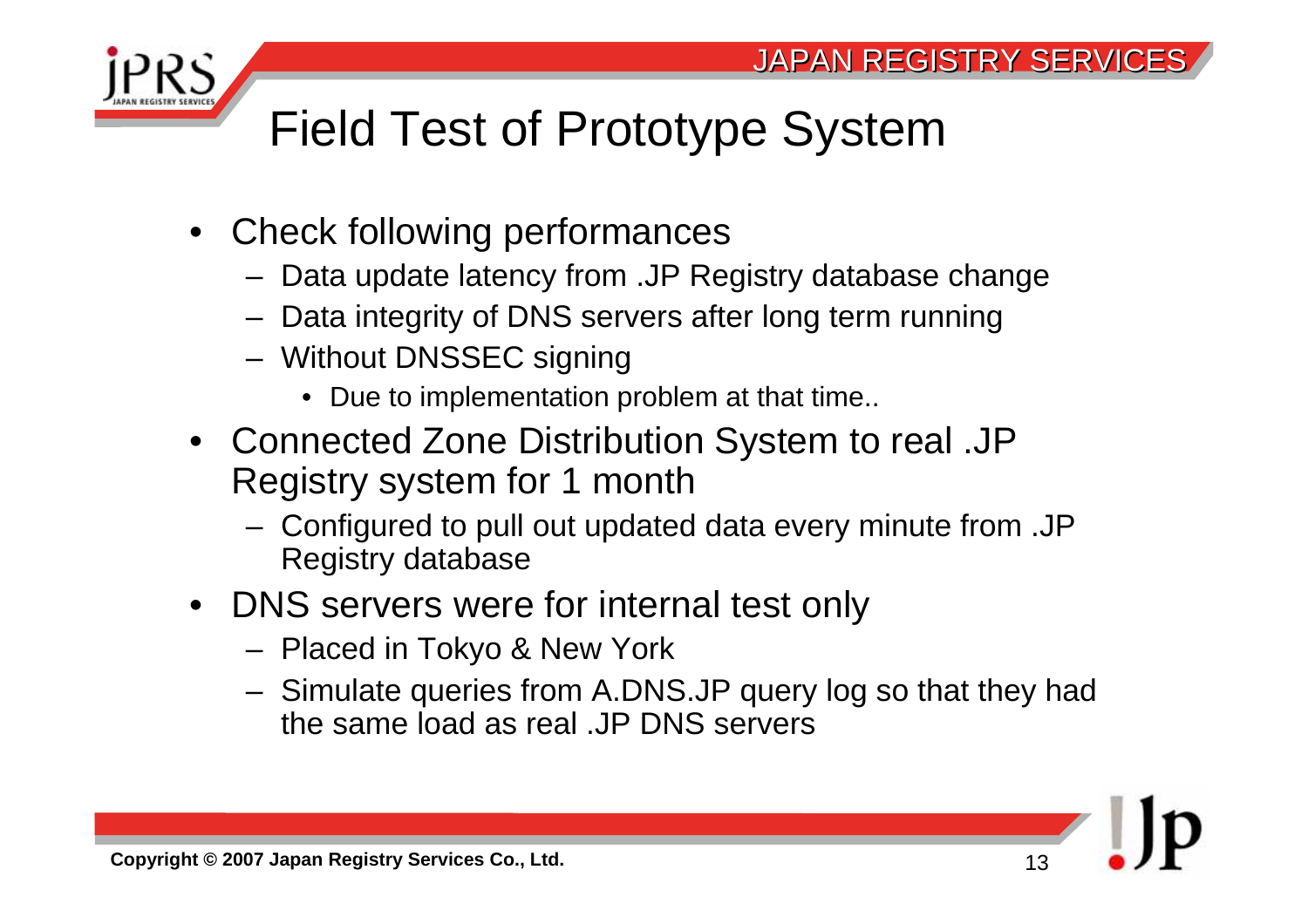

**Copyright © 2007 Japan Registry Services Co., Ltd.** 14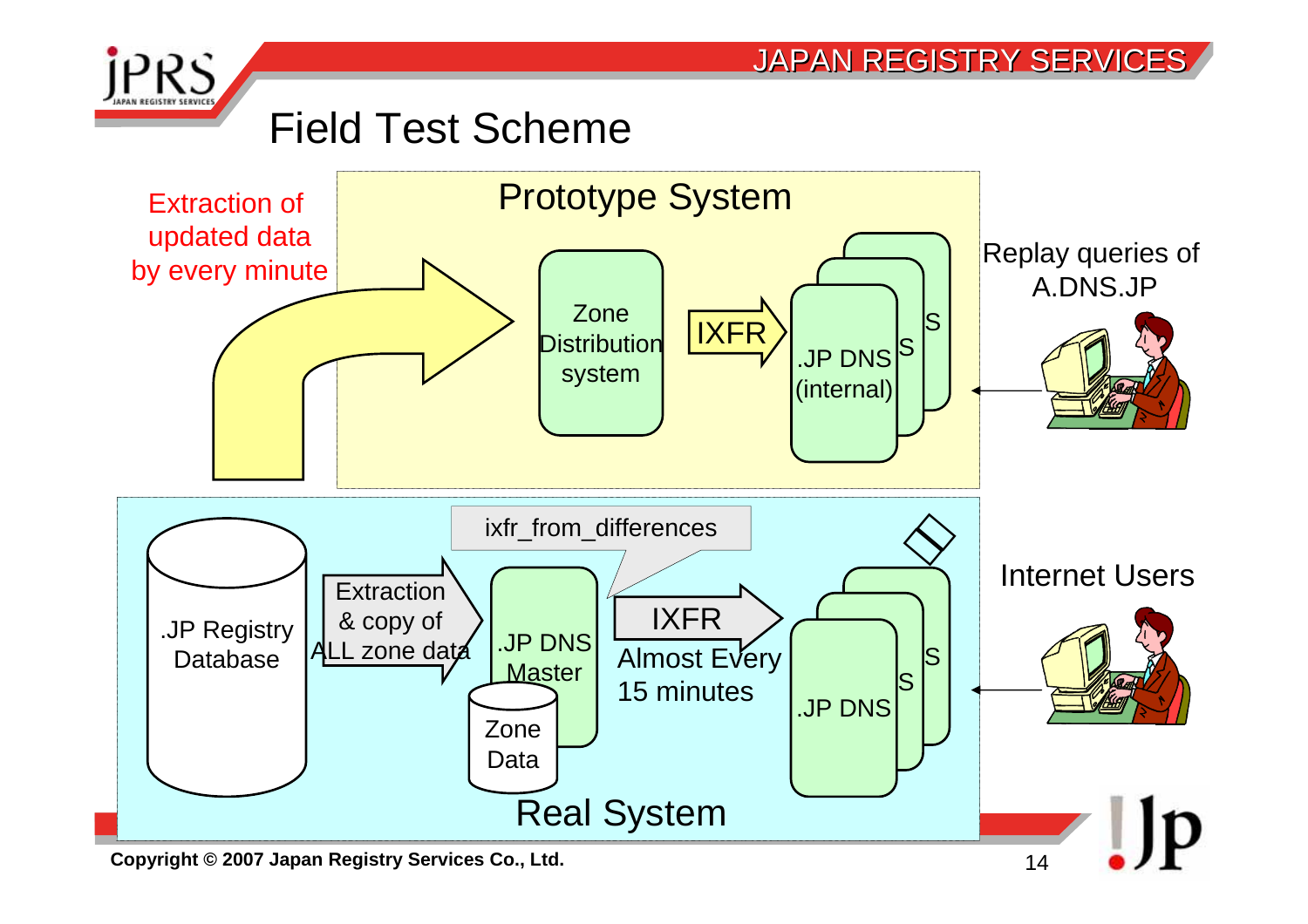



System Integration needed for Field Test

- Modification to real .JP Registry System
	- Only added RDBMS trigger to .JP Registry database which generates updated domain names list
- Data import Java class of Zone Distribution System
	- To obtain incremental data from .JP Registry database according to the list
- Easy to integrate!
	- –Relatively..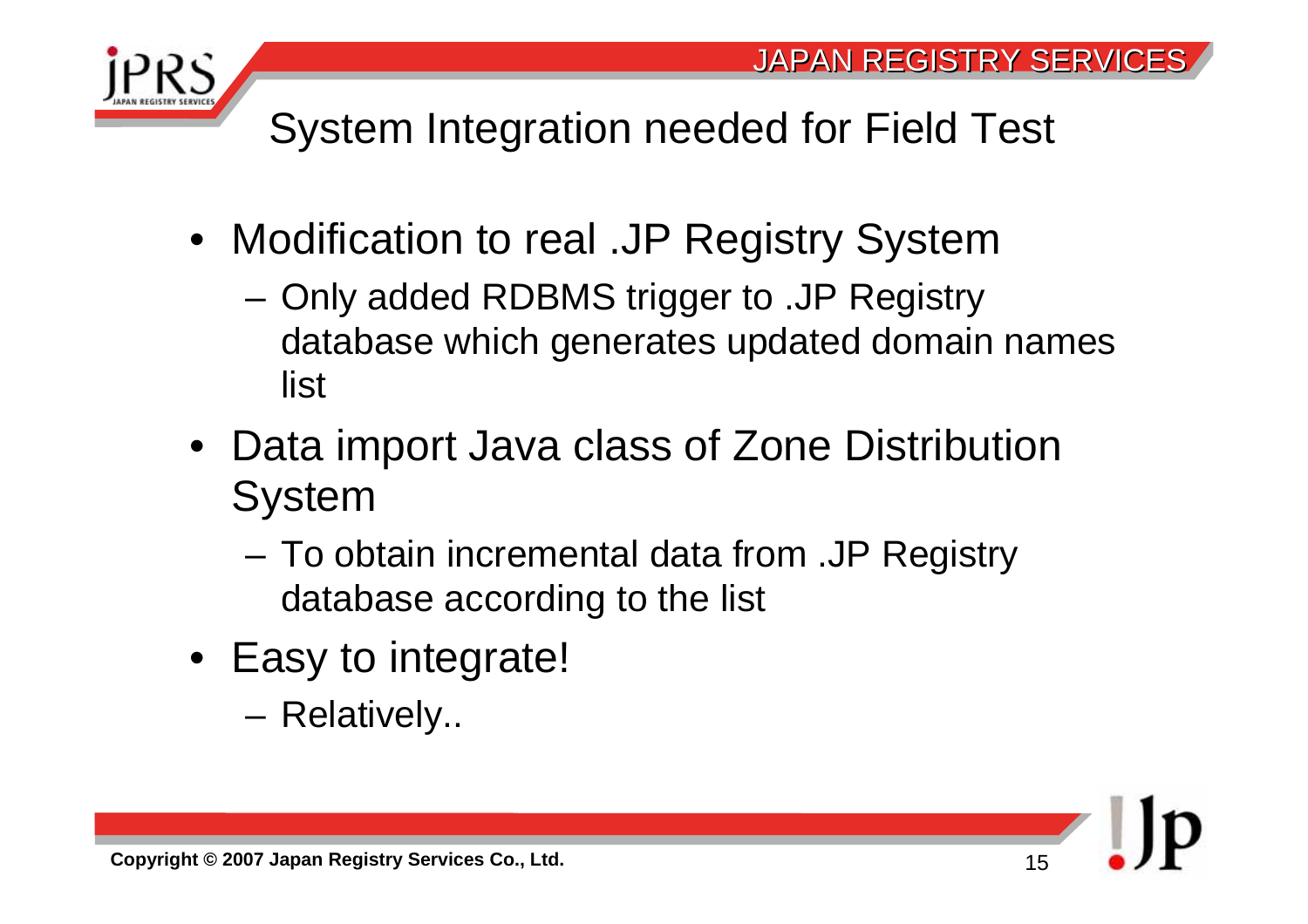

### Field Test Results

- Average within 2 seconds of DNS data update latency from .JP Registry database change
	- If DNSSEC signing were done, it would be took 5 seconds or so?
- NO data inconsistency after 1 month running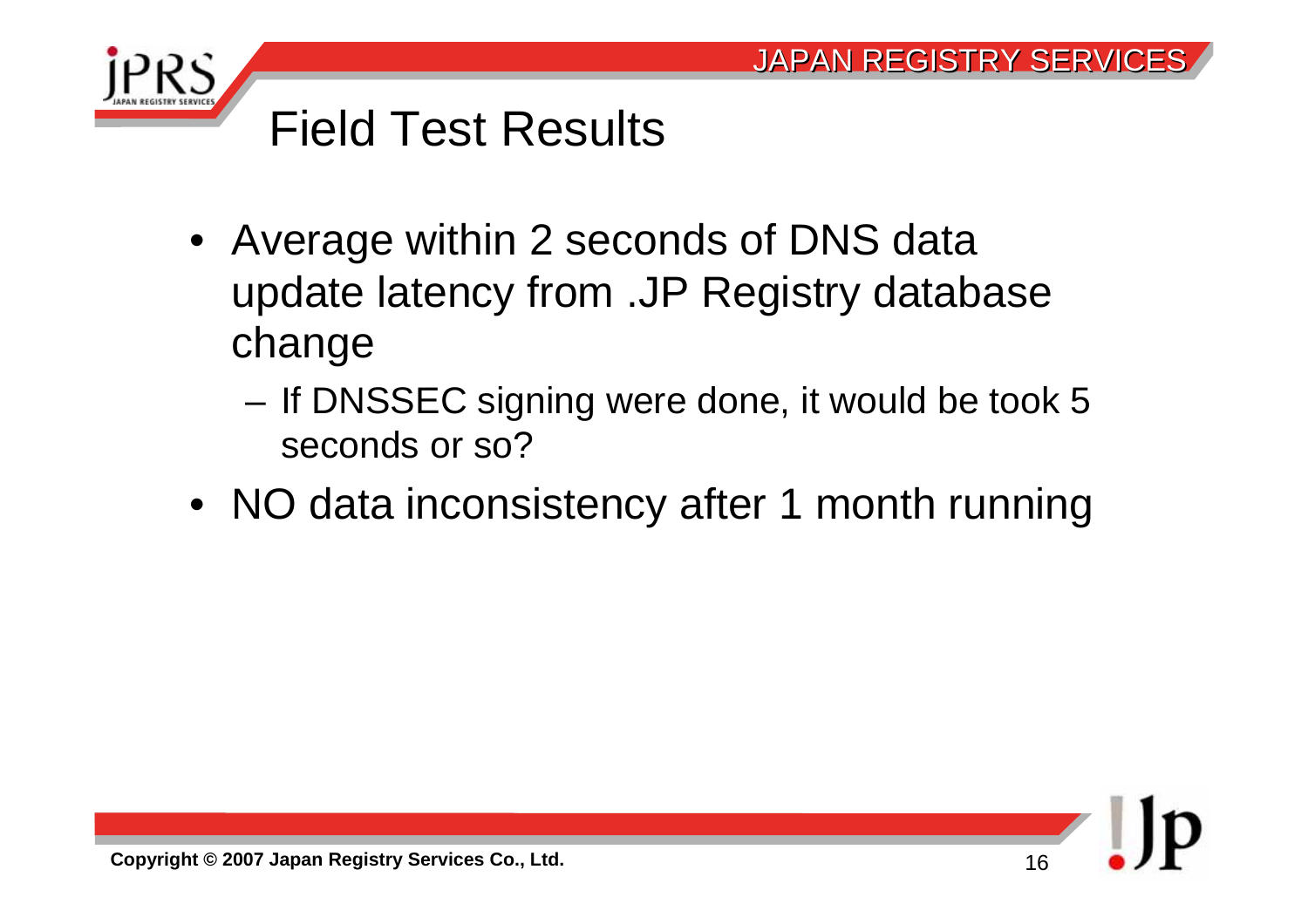

### Conclusions/Summary of the R&D

- JPRS Developed
	- Incremental data processing mechanism of .JP Registry updates, including DNSSEC signing/key management features
		- As Zone Distribution System
- The field test results satisfied
	- JP TLD requirements of large zone, rapid updates, reliable synchronization